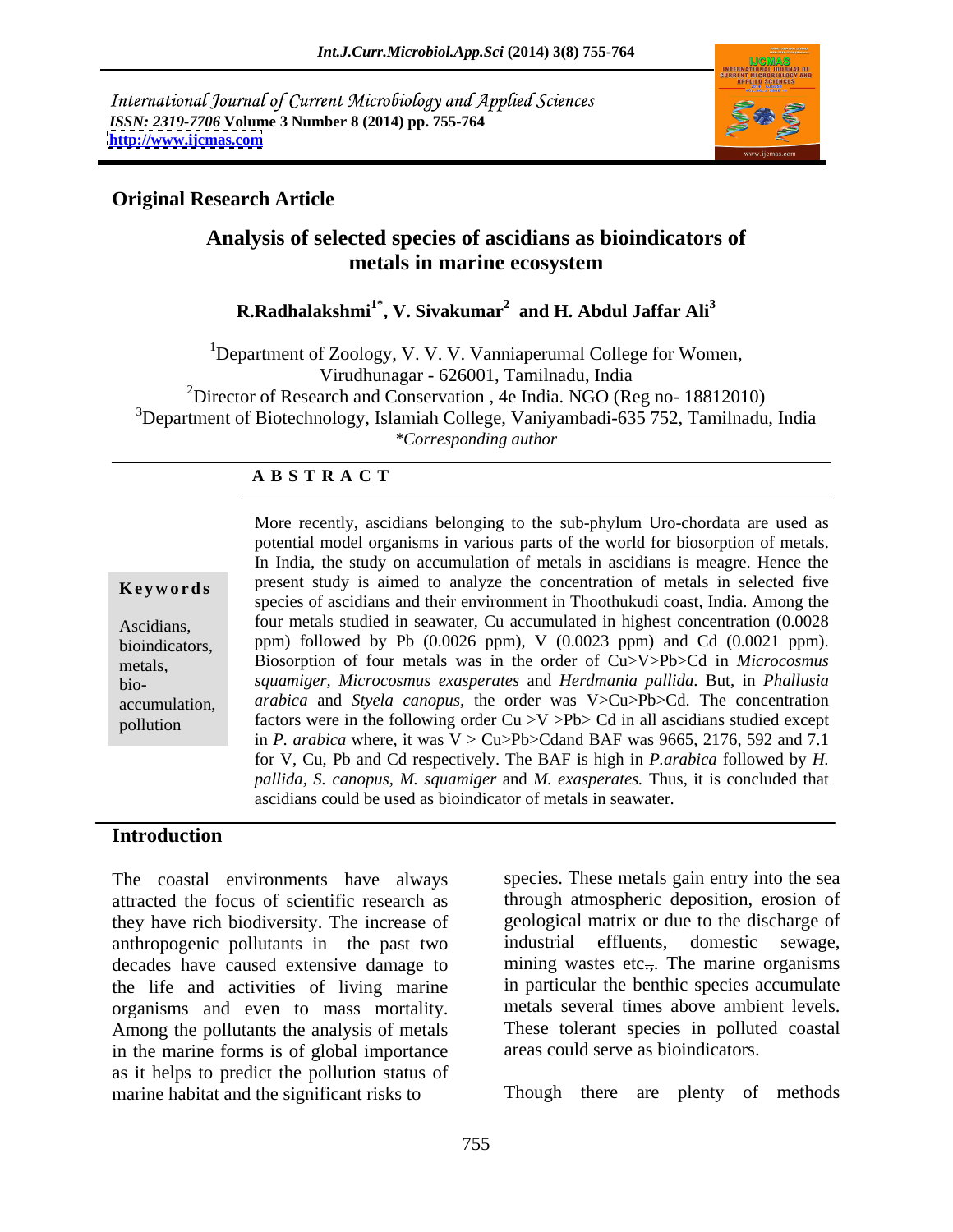available, these processes may be ineffective or expensive, (Volesky, 1990). Therefore, the research for new cost effective Study area technologies for the removal of heavy metals from the environment has been For the present investigation, namely directed towards biosorption. The use of Thoothukudi coast situated along the south absorbents of biological origin has emerged east coast of India, was chosen. This station in the last decade as one of the most situated in the geographical coordinates of promising alternatives for the control of  $8^048'N$  and  $78^011'E$ , is one of the most environmental pollution caused by heavy important cargo as well as fishery harbours metals. The major advantages of biosorption with full-fledged year-round mariculture over conventional treatment methods activities. Establishment of chemical and include low cost, high efficiency, fertilizer industries, copper smelter and minimization of chemical and biological thermal power stations near the Thoothukudi sludge, regeneration of biosorbents and coast has led to the discharge of effluents possibility of metal recovery (David from most of these industries into coastal

Fishes and mussels have been used widely to analyse the accumulation of metals. More Study animals recently,the study of metal analysis in various parts of the world have reported that For the present study, five solitary ascidians members of the class Ascidiaceae called such as, *Phallusia arabica, Styela canopus,* ascidians accumulate metals. These sessile *Microcosmus exasperates, Microcosmus* benthic forms also called tunicates are found *squamiger* and *Herdmania pallida* have in the tropic oceans and also in the polar been chosen. They have hitherto been region. The sedentary nature, filter feeding recorded from the Indian waters ie. from habits presence of vanadocytes and the absence of kidneys(expect the family common large solitary ascidians breed Molgulidae) facilitate them to accumulate metals. These species are commonly<br>available in Thoothukudi coast of South available in Thoothukudi coast of South **Preparation of water sample for metal** India. So Thoothukudi harbour is selected as **analysis (APHA, AWWA and WEF, 21** study area. **edition**, 2005)

This coast is of ecologically important as it 250ml of water sample was taken in a receives untreated urban effluents containing beaker and 15ml of HNO<sub>3</sub> was added to it significant loads of organic matter and anthropogenic metals. This coast is one of the least studied areas in the Bay of Bengal up to 50ml with distilled water and this which is polluted by metals to a greater solution was sent to analyze the metals by degree. Hence this study focuses on the biomonitoring of metals using tunicates in Thoothukudi coast.

## **Materials and Methods**

### **Study area**

Kratchovil et al. 1998). water of Thoothukudi and hence considered to be ecologically significant station.

### **Study animals**

Thoothukudi (South East coast). These throughout the year.

# **st edition, 2005)**

and heated until the water and acid mixture was reduced to 25ml. This was then made Atomic Absorption Spectrophotometer.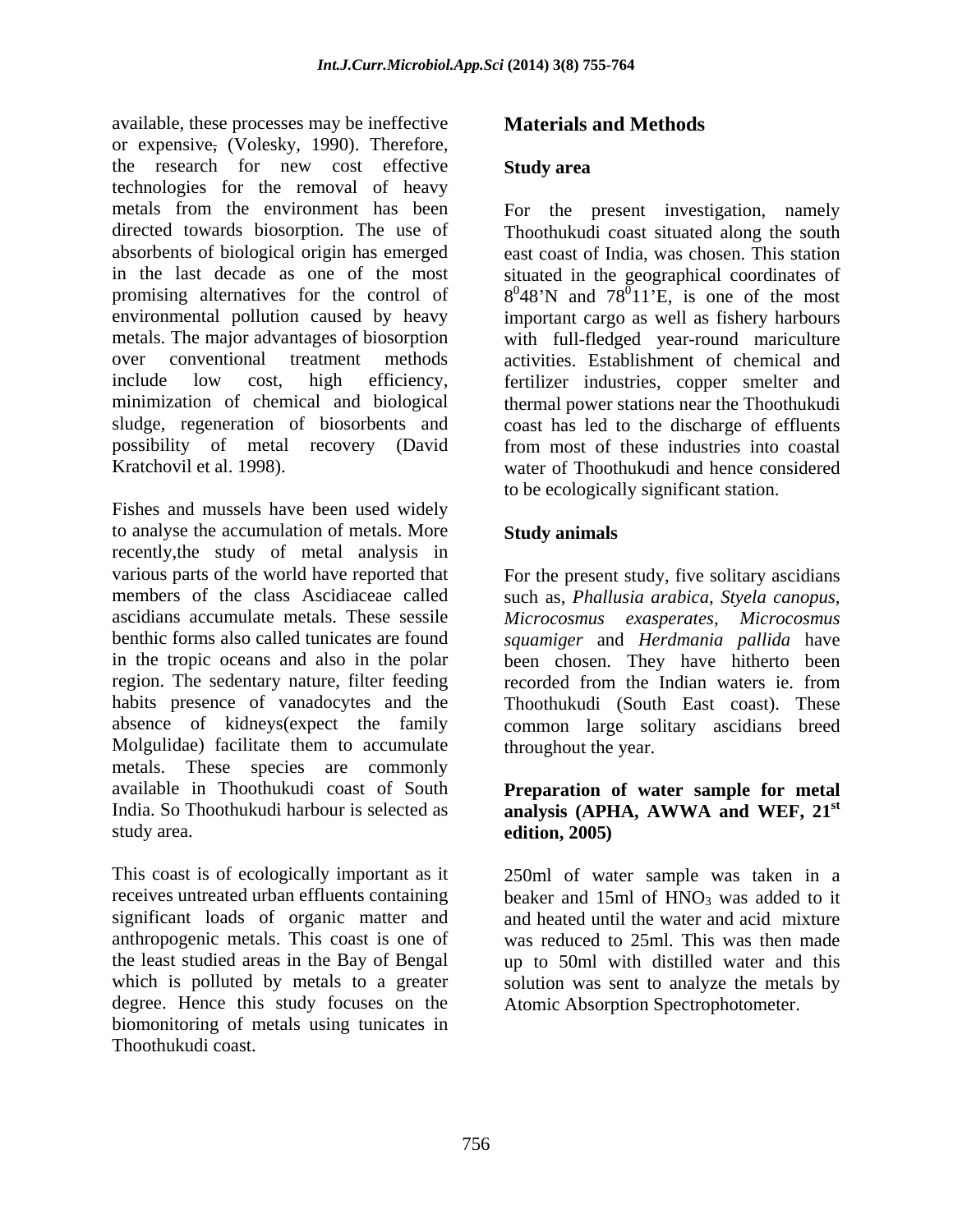### **Sampling and Preparation of Samples of ascidians**

Specimens of chosen five solitary ascidians were sampled in Thoothukudi coast, India. The epibionts, sand and silt adhered on the surface of the samples were removed and  $C_{\text{biota}}$  is the chemical concentration in test then oven dried at  $110^0C$  for 24 hrs. The organism in mg/kg (preferably wet weight), dried samples were made into powder and  $C_{\text{water}}$  is the chemical concentration in water, stored in polythene pockets for further  $\qquad$  in mg/l, and BCF<sub>biota</sub> is the bioconcentration analysis. factor for the test organism.

Known quantity of tissue of each species was subjected to acid digestion in a crucible sulphuric acid and 60% perchloric acid. The *Microcosmus* squamiger was in the digested sample was then evaporated to near dryness. The crucible was then cooled at room temperature and the residue was dissolved in 20ml of 2N hydrochloric acid . This solution was subjected to centrifugation  $V > Cu > Pb > Cd$ . and filtered. The clear filtrate thus obtained was transferred to a clean screw capped

The metals copper (Cu), vanadium (V), lead (Pb) and cadmium (Cd) were measured Spectrophotometer (model name : AA-6300)

Bioconcentration factor was calculated to estimate the amount of heavy metal input from the surrounding environment . Bioconcentration is defined as the net result<br>of the absorption, distribution and elimination of a substance in an organism, bioconcentration factor is the ratio between  $\alpha$  accumulation was from 0.0035 (*H*. and the chemical concentration in water at

$$
BCF_{\text{biota}} = \frac{C_{\text{biota}}}{C_{\text{water}}}
$$

Where,

#### **Metal analysis Results and Discussion**

using a mixture of 3ml of concentrated Figure No. 1 Biosorption of four metals in Bioaccumulation of metals in the five solitary ascidians is represented in the *Microcosmus squamiger* was in the descending order of Cu>V>Pb>Cd. Similar trend was observed in both *M. exasperates* and *Herdmania pallida.* But, in *Phallusia arabica* and *Styela canopus,* the order was V>Cu>Pb>Cd.

tubes and used for further analysis. was observed in *P. arabica* and minimum using  $\overrightarrow{A}$ tomic  $\overrightarrow{A}$ bsorption  $\overrightarrow{b}$  whereas  $\overrightarrow{Ph}$  showed maximum at specific wavelength for each metals. minimum (0.33 ppm) in *H. pallida*. Cd *Bioconcentration factor (BCF)* ppm) in *P. arabica* and minimum (0.0035 Maximum biosorption of V (22.23 ppm) (0.44 ppm) was in *M. exasperates*. Cu accumulation was high (8.45 ppm) in *H. pallida* and low (1.1 ppm) in *M. exasperates* whereas, Pb showed maximum accumulation (1.74 ppm) in *S. canopus* and showed maximum concentration (0.0199 ppm) in *H. pallida.* 

of the absorption, distribution and (4.57ppm), Pb (1.54 ppm) and Cd (0.002 after an exposure via water. The observed next to Pb. The range of Cd the chemical concentration in the organism  $p_{\text{allidal}}$  to 0.032 in (S canonus) whereas Ph equilibrium: (*H. pallida)* to 1.74 ppm (*S. canopus*). In all the ascidian species studied, *P.arabica* showed maximum biosorption of V with 21.23 ppm which is followed by Cu ppm). Least accumulation of Cd was accumulation was from 0.0035 (*H. pallida*)to 0.032 in (*S. canopus*) whereas, Pb was accumulated in the range of 0.33 ppm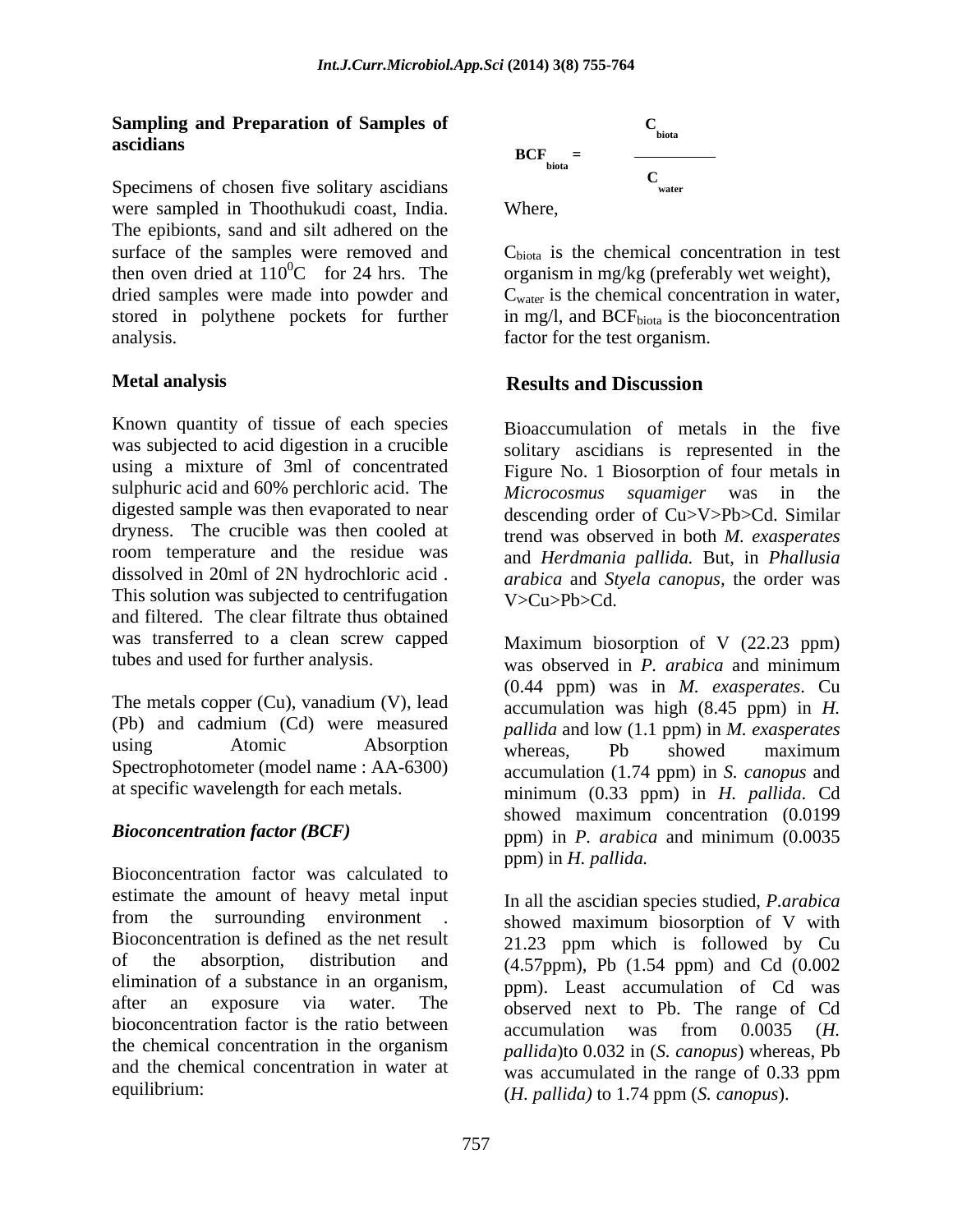

**Figure.1** Concentrations of metals in selected species of tunicates

**Table.1** Concentration of metals in water and ascidian species in ppm Bioaccumulation factors are given in parenthesis

| Metals             |        | Cu -                                                  | P <sub>b</sub>           | Cd     |
|--------------------|--------|-------------------------------------------------------|--------------------------|--------|
| Seawater           |        | $\vert 0.0023 \vert 0.0028 \vert 0.0026 \vert 0.0028$ |                          |        |
| $M. examples$ 0.44 |        | 1.11                                                  | $\vert 0.38 \vert$       | 0.0109 |
|                    | (191)  | (529)                                                 | (146)                    | (3.9)  |
| M.squamiger 0.56   |        | 2.07                                                  | $\vert 0.53 \vert$       | 0.0064 |
|                    | (243)  | (985)                                                 | (204)                    | (2.28) |
| H.pallida          | 0.55   | 8.45                                                  | 0.33                     | 0.0035 |
|                    | (239)  | (4023)                                                | (127)                    | (1.25) |
| P.arabica          | 22.23  | .457<br>، ب                                           | 1.54                     | 0.0199 |
|                    | (9665) | (2176)                                                | (592)                    | (7.1)  |
| S.canopus          | 3.55   | 3.38                                                  | $1 \overline{7}$<br>1.74 | 0.0322 |
|                    | (1543) | (1609)                                                | (669)                    | (11.5) |

**Table.2** Permissible levels of metals as prescribed by World Quality Standards

|                | S.No   Name of the | Permissible       |
|----------------|--------------------|-------------------|
|                | metal              | level(mg/kg)      |
| $\cdots$       | Lead               | 2(FEPA, 2003).    |
| ∠.             | Copper             | $3(FEPA, 2003)$ . |
| . J.           | Cadmium            | 0.005(FEPA,       |
|                |                    | $2003$ ).         |
| $\mathbf{T}$ . | Vanadium           | 1.8(CAC, 1993)    |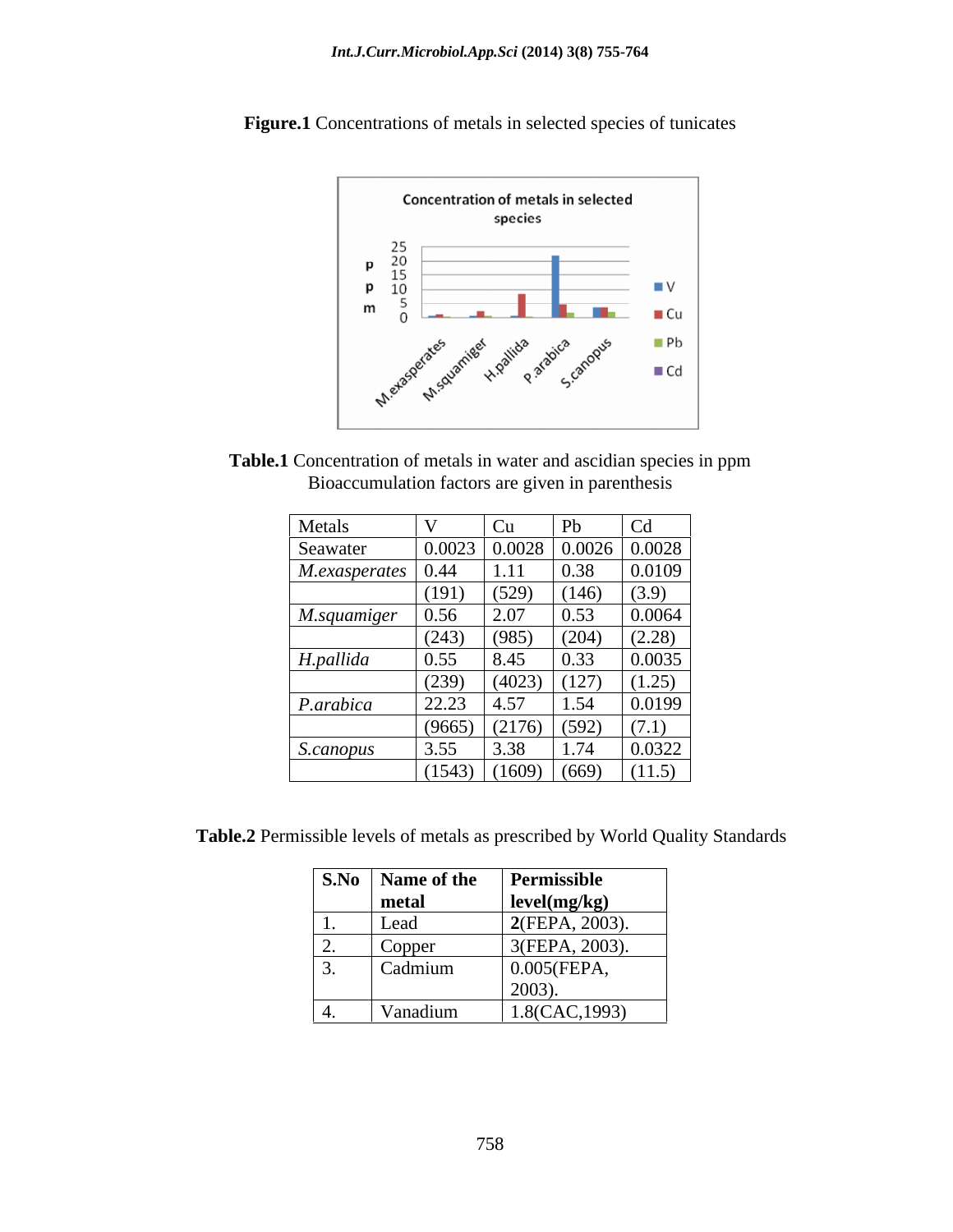Seawater in Thoothukudi coastal region the years, the operation of anthropogenic was also found to be contaminated with inputs such as industrial effluents and metals such as Cu, V, Pb and Cd. domestic wastes all these might have Concentration of metals in seawater polluted the medium with different around Thoothukudi coast were found pollutants including heavy metals. Further relatively below recommended value (Table. No: 1). Among the four metals arms of North and South break waters studied, Cu accounted for highest resulting in the inability of substantial concentration (0.0028 ppm) followed by dilution of these metals with the open sea Pb (0.0026 ppm), V (0.0023 ppm) and Cd and is also considered to be highly (0.0021 ppm). industrialized area.

The metal accumulation factor in the Among the pollutants, metals are making use of the average concentration Cd for *P. arabica*(Table No.1). in the decreasing order of

are highly populated and millions of tons of domestic wastes and industrial effluents are generated. These untreated wastes are The accumulation of metals may be due to finally discharged into the sea. The study area Thoothukudi coast in Gulf of Mannar contaminated food from the marine receives organic compounds from sewage, environment by the filter feeding<br>fly ash from thermal power station and mechanism. The sedentary nature, filter fly ash from thermal power station and mechanism. The sedentary nature, filter chlorinated hydrocarbons from nearby feeding habits, presence of vanadocytes

The presence of metals in Thoothukudi favors bio accumulation(Badsha,1991). coastal water was contributed from variety of natural and anthropogenic activities and by the body, they accumulate in the soft this could be substantiated with fact that tissuesand they become toxic. The study this station is one of the most important cargo handling ports as well as fishing continuously under ecological stress due to harbour with year round mariculture the mixing of industrial and municipal operations. Wastes from naval run-off, untreated domestic pollutants, oil installations, unloading of bulk cargo such spills, leaching from solid-waste dumps as coal, coke, sulphur, zinc-lead and urban storm-water run-off. The urban concentrations etc. at different periods of effluents of Tuticorin thermal power

this area is protected within two parallel

chosen ascidians was calculated by significant as they accumulate in marine of metals observed in the seawater. The the health of marine animals and cause concentration factors were in the following loss of biodiversity. In particular sedentary order Cu >V >Pb> Cd for *H. pallida, S.* organisms are much affected. In the *canopus, M. exasperates* and *M.*  present study, the accumulation of metals *squamiger* whereas, it was  $V > Cu > Pb >$  in the five chosen species of ascidians was The coastal areas are preferred by indicates that metals such as copper, mankind for both habitation and industries. The cities located near coasts accumulated in the tissues of selected Among the pollutants, metals are animals, enter the food chain and affect in the decreasing order of V>Cu>Pb>Cd.The present study clearly cadmium, lead and vanadium are species of ascidians.

industries and the absence of kidneys (expect the the direct uptake of polluted water and environment by the filter feeding family Molgulidae)of ascidians may also When the metals could not be metabolized area (Thoothukudi Harbour) is spills, leaching from solid-waste dumps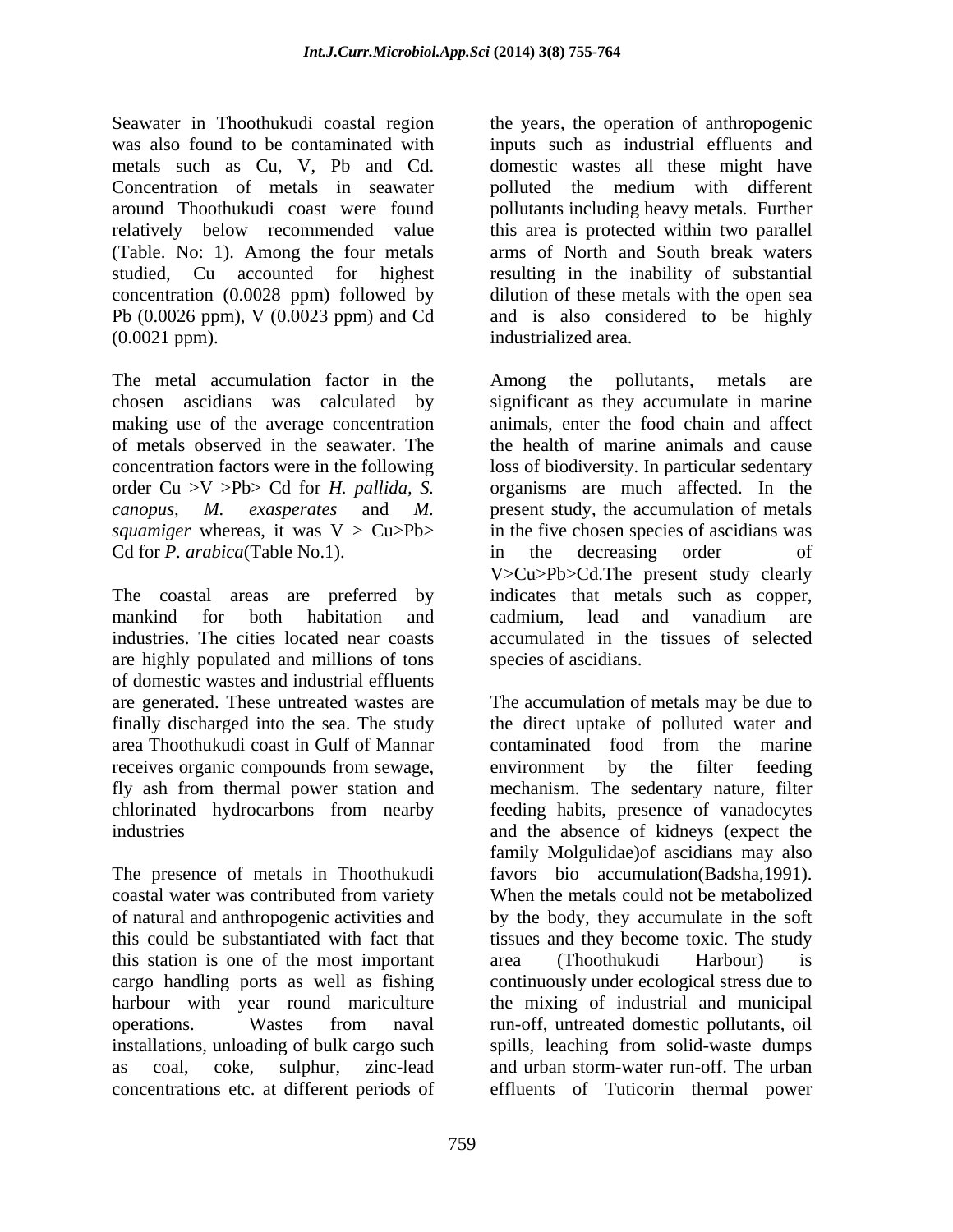they are closely attached to benthic

Among the four metals analyzed in the vanadium which helps the invasive nature five selected species, accumulation of Michibata et al.,(1986, 1990).The Vanadyl cations (IV) and V(III) are accumulated  $Cu<sub>2</sub>OH<sup>+</sup>$  and CuOH<sup>+</sup>. The toxic effects of

Vanadium exists in sea water as Vandate Shebly, 1994; Reichelt-Brushett and gets reduced to vanadium (+4) and then also reported by many researchers (Kustin et.al, 1976; Brand et.al, 1989; Hirose, element in ascidians. Vanadium provides metabolism and physiology of animals

station (Asha,1999) and Southern anti-predatory defense for ascidians and Petrochemical Industries(Jeyaraju et hence sedentary ascidians survive better as al.,1996) play a significant part in they are deterred by predators. This may polluting the coastal waters.The metals be the reason for the better survival of this from land sources and the air borne species of ascidian. The invasive nature of particulate matter also gets deposited into Phallusia species reported by many the marine environment and contributes to researchers could be justified with this metal contamination in the tunicates as result. The presence of high concentration surfaces. *Ciona intestinalis* proves the anti of vanadium in a sessile, invasive ascidian, predatory and immune defense of of species.

Vanadium is higher in *Phallusia arabica.* Next to vanadium, copper is observed to This can be correlated with presence of have high value of accumulation in vanodocytes, the special blood cells that *Herdmania pallida*. Copper is an essential contain the vanadobin which accumulates component of metallo enzymes of living vanadium in the +3 and +4 oxidation organisms and plays a crucial role in the states in the ratio of 45:55. Vanadobin synthesis of haemoglobin and catalysis of maintains vanadium ions as vanadyl metabolic reactions. It is required in many cations and has affinity for vanadium ion. biological enzyme systems that catalyze The vanadium binding proteins in oxidation or reduction reactions. When the vanadocytes are named vanabins. The concentration of copper is relatively high presence of vanodocytes and vanabins in the environment, aquatic organisms are could be justified with the suggestions of affected. Fish is found to be affected by mainly in the two suborders of ascidians Copper include the increase in the rate of Aplousobranchia and Phlebobranchia. free radical formation, teratogenicity and Vanadium was first discovered in paints used on small vessels,(Claisse and ascidians by Martin Henze in 1911. Alzein, 1993), sewage discharges,(El- CH2 VO4 /HVO4-2) vanadium  $(+5)$  and it Harrison, 2000 EI Gendy et al., 2003), stored as vanadium (+3) (Dingley et agricultural areas (Lena and Rao, 1997)are al.1982; Brand et al. 1989 and Michibata the major sources of copper. Free cupric et.al 2003).Vanadium in vanadocytes is ion is highly toxic compared to organic 1999, 2000; Frank et.al, 2003). concentration of copper is toxic to living Vanadocytes provide immune response to organisms (Davis et al., 2000). Though the ascidians as they maintain cells natural copper is required for the normal growth oxidation state and engulfs foreign bodies. and development of marine animals Thus, vanadium is an essential trace (Rainbow, 1998), it interferes with the the ionic forms of Cu such  $a sCu^{2+}$ ,  $2^{+}$ the ionic forms of Cu such as  $Cu^{2+}$ ,<br>Cu<sub>2</sub>OH<sup>+</sup> and CuOH<sup>+</sup>. The toxic effects of and CuOH<sup>+</sup>. The toxic effects of  $^+$  The toxic effects of . The toxic effects of chromosomal aberrations. The antifouling Shebly,1994; Reichelt-Brushett and Harrison, 2000 EI Gendy et al., 2003), fertilizers and herbicides used in coastal and inorganic copper complexes  $(Borganan$  and Ralph, 1983).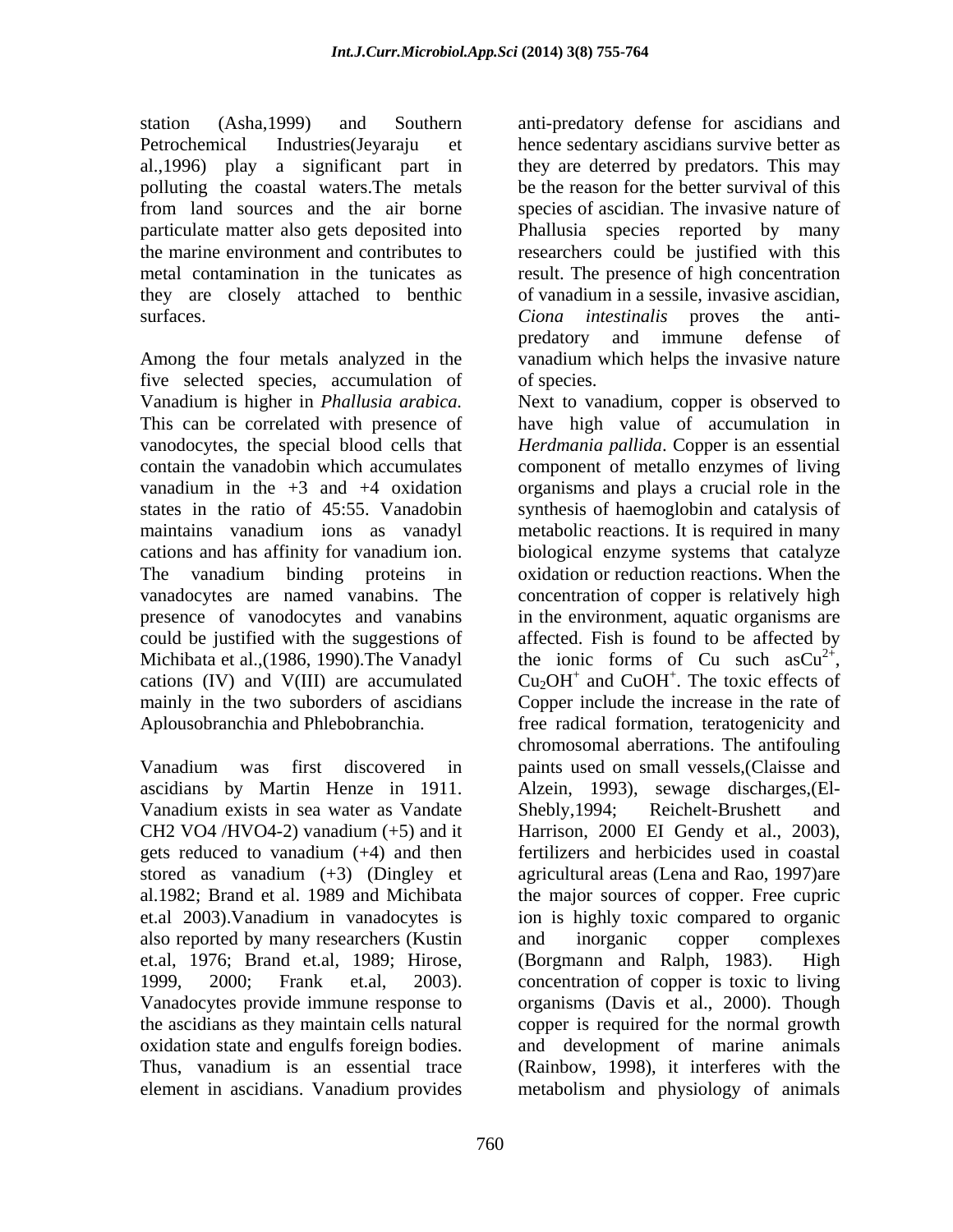when its concentration is high (Wright and Telechell Brushett and Harrison, copper might have affected the immune pollutants containing Cadmium might survival. Thus it might be the reason for and have affected the immune system and

Next to vanadium and copper, the sensitive to Cadmium. This may have accumulation of lead is observed to be resulted in the limited availability of high in the present study. The combustion *Herdmania pallida* observed in the present of petrol additives in automobiles and study though they were reported to be effluents discharged from battery abundant in the last decade.Tamilselvi manufacturing industries pollute soil with lead by atmospheric precipitation of species of ascidians has been decreased (Amusan et.al., 2002). Inorganic lead due to increased ecological stress in from these industrial sources, atmosphere and terrestrial sources entering the sea is effect of cadmium affecting the present in the  $2^+$  oxidation state. Lead interferes with the transport processes by larvae reported by Zega et.al, (2009) binding to cell membranes of organisms. It prevents the normal functioning of enzymes and proteins binds with sulfur The results of the present study indicate groups in enzymes and amino groups in that species of ascidians differ in their proteins. Thus lead can interfere with metabolic activities of organism.The effect (Heath, 1987). This may be due to the of lead on the reproductive mechanism of variations in the availability of metals and *Ciona intestinalis* has been reported to their role in metabolism of species. The reduce the oocyte voltage gated sodium suggestion of Heath (1987) and currents significantly by the inhibition of Selvaprabhu et al., (2012) also coincides post-fertilization contraction. with this result. Many researchers have

In the present analysis of four metals, accumulation in ascidians (Abdul Jaffar accumulation of Cadmium is observed to Ali, 2004; Tamilselvi et.al, 2011). be lowest. Lowest value of cadmium is found in the solitary species, *Herdmania*  The Bioaccumulation factors (BAF) were *pallida*. This is in accordance with report in the following order Cu  $>V$  >Pb> Cd in of Tamilselvi et al(2010).Cadmium is all ascidians studied except in P. arabica widely distributed at low levels in the where, it was  $V > Cu > Pb > Cd$  and BAF environment and does not play an essential role in living organisms including man. and Cd respectively. The BAF is high in Cadmium is found to be toxic even in *P.arabica* followed by *H. pallida,* trace amounts. The toxic effect of S.canopus, M. squamiger and M. Cadmium has caused a significant *exasperates.* Thus, it is concluded that reduction in the success of fertilization of ascidians could be used as bioindicator of a coral species, *Aeropora tenuous*

Welbourn, 2002).The toxic effect of 2000).The gradual increase in discharge of system of larvae of Tunicates and hence its have caused accumulation of this metal decline in the number of adult Tunicates the reproductive rate of ascidians. This (Cima et al., 1998). might have been the reason for the decline oxidation state. Lead development and settlement of ascidian (Reichelt- Brushett and Harrison, pollutants containing Cadmium might and have affected the immune system and of diversity of ascidian species which are abundant in the last decade.Tamilselvi et.al, (2012) also opined that the number Thoothukudi coastal area. The adverse effect of cadmium affecting the coincides with the same result.

> capacity to accumulate different metals suggestion of Heath (1987) and reported inter specific variations of metal Ali, 2004; Tamilselvi et.al,2011).

all ascidians studied except in *P. arabica* was 9665, 2176, 592 and 7.1 for V, Cu, Pb *S.canopus, M. squamiger* and *M.*  metals in marine ecosystems.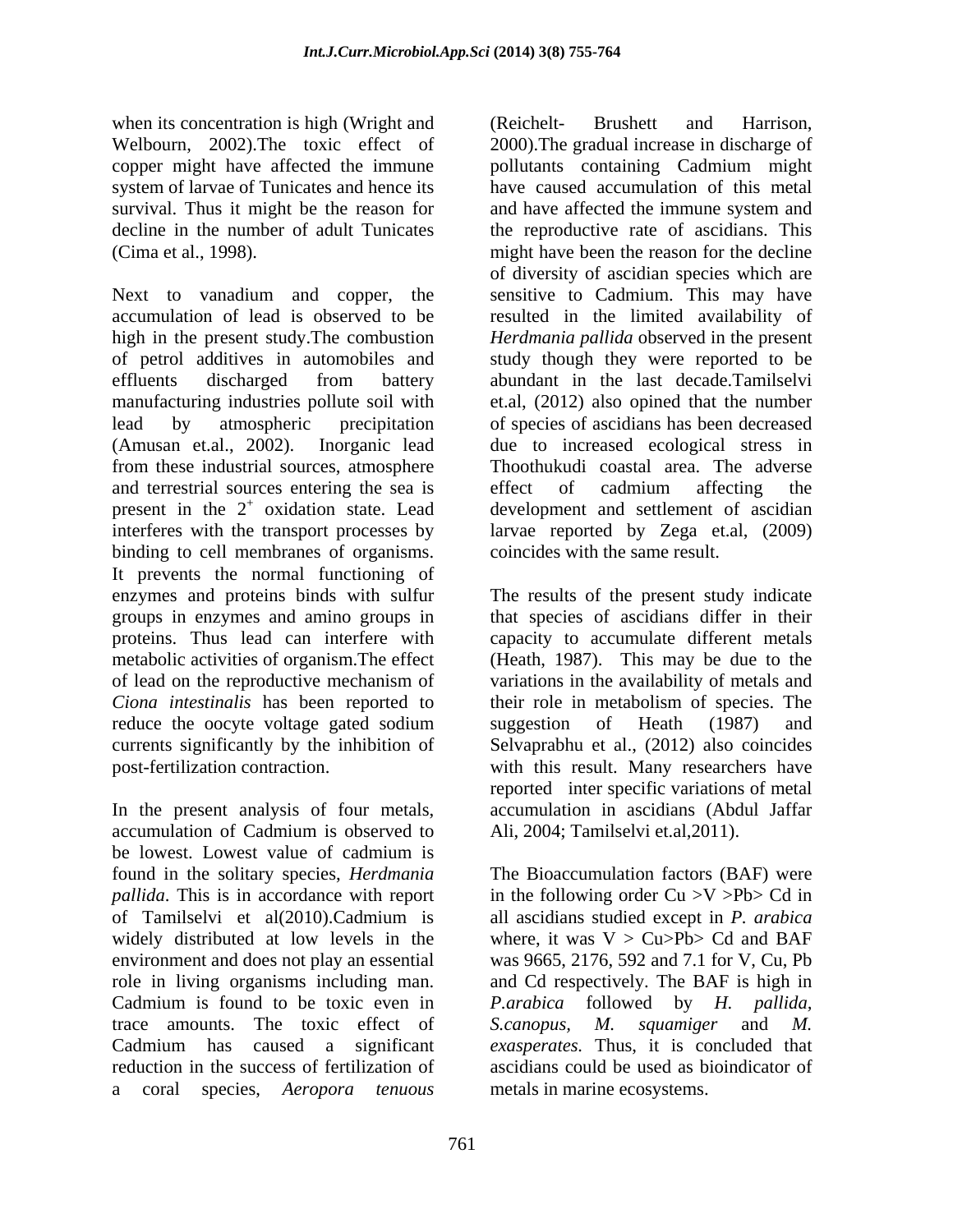The permissible level of lead in animal food is 2 mg /Kg (2ppm) (FEPA, 2003). The level of lead in the tissue of ascidians is low in all the 5 selected solitary species in present study. The permissible level of APHA(American Public Health copper is 3 mg/kg in animal foods. (FEPA,2003). The present study indicates that the level of Copper exceeds the permissible level in 3 species *H.pallida, P. arabica* and *S.canopus* and the level of Copper is below the permissible levels in *M. exasperates* and *M. squamiger*,. The Asha,B.S., 1999. Impact of effluent permissible level of Cadmium in animal foods is 0.005 mg/kg. (FEPA 2003, WHO,1985). Among the 5 selected species, the level of Cadmium is below the permissible level in *H.pallida* and is above Badsha, A.A., 1991 Taxonomy of sea the permissible level in all the other four selected solitary species. The permissible limit of Vanadium in foods is 1.8 mg (CAC, 1993). Among the 5 chosen species, the level of V is below the permissible level in *Microcosmus squamiger* and *Herdmania pallida*, and is above permissible level in *Phallusia arabica* and *Styela canopus*. technique. Water Res., 17: 1697-

- Comparative study on the ecology of *Phallusia nigra* Savigny, 1816 from Sundaranar University, Tirunelveli,
- Amande N. Webb., 2009. Assessment of Halifax harbour using mussel and submitted to Acadia University.
- Amusan A.A.S., Anyaele O.O., and Lasisi A.A., 2002. The effects of copper and lead on growth, feeding and

mortality of terrestrial gastropod, *Limicolarie flammea* (Muller, 1774), African Journal of Biomedical Research, Vol , 5: 47-50.

- APHA(American Public Health Association), AWWA ( American Water Works Association) and WEF (Water Environment Federation) Standard Methods for the examination of water and waste water analysis  $21<sup>st</sup>$  edition, 2005.
- discharge from Tuticorin thermal power station, Tuticorin on the hydrological conditions of Tuticorin Bay, Thermal ecology, 150-156
- anemone of Tamil Nadu coast with a note on assessing the suitability of using a few species as biological indicators of pollution.Ph.D. Thesis, University of Madras, Madras.
- Borgmann, U., and K.M. Ralph., 1983.<br>Complexation and toxicity of copper and the free metal bioassay 1730.
- **References** Brand , S,G., Hawkins, C,J., Marshall., A, Abdul Jaffar Ali, H.A. , 2004. T., Nette, G,W., and Parry, D, L,1989. Vanadium chemistry of  $Comp, BiochemPhysical,$ *93B(2); 425 436.*
	- Tuticorin (South East Coast) and CAC, 1993 Codex Alimentarius<br>Vizhiniam (South West Coast) commission (CAC) 1993. Joint Vizhinjam (South West Coast) commission (CAC) 1993. Joint Ph.D. Thesis. Manonmaniam CAC, 1993 – Codex Alimentarius commission (CAC) 1993. Joint FAO/WHO Food Standards Program, p.391.
	- India, pp154. Cima, F., Ballarin, L., Bressa, G., and heavy metalcontamination in of butyltins in tunicates. Appl. Sabbadin, A., 1995. Immunotozicity Organometallic hem. 9, 567-572.
	- tunicate biomonitors and diffusive Cima, F.,Ballarin., L.,Bressa., G., and gradients in thin films., A thesis Burighel, P., 1998. Cytoskeleton Burighel,P., 1998. Cytoskeleton alterations of tributyltin (TBT),in tunicate phagocytes .Ecotoxicol, Environ .Safety 40,160-165.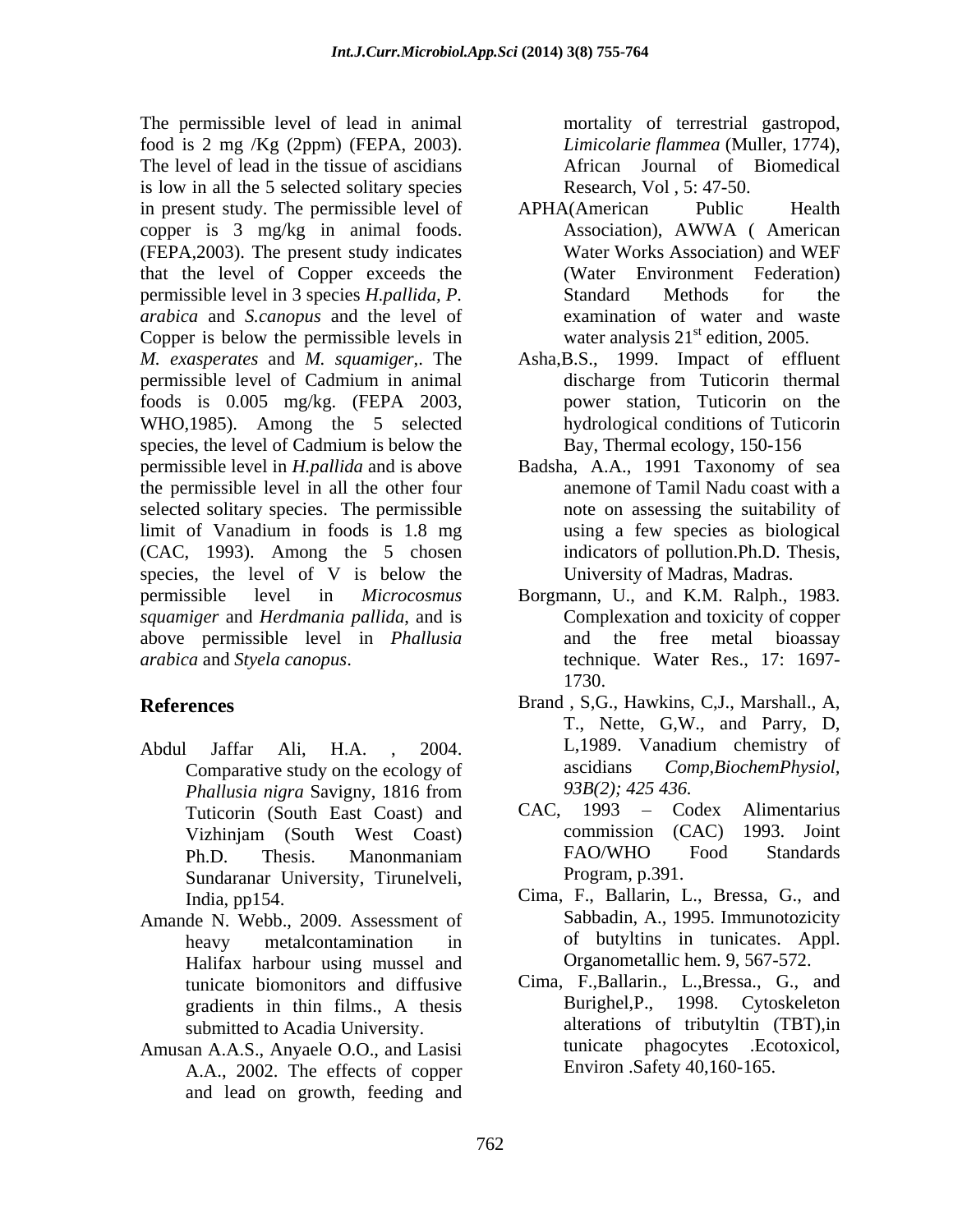- antifouling paint regulations Mar
- Cooper,E.L., Arizza,V., Cammarata,M., hemocytes.Comp.Biochem.Physiol. 72,494-501.
- David Kratochvil., and BohumilVolesky., biomass, water Research Vol:32, 9,
- Davis, J.A., B. Volesky., and R.H.Vierra., Res.34 (17): 4270-4278.
- containing tunicate blood cells are
- El-Gendy AH., Adham KH., and Ibrahim Sc. Alex. University. 1205-1209.
- 
- FEPA, 2003: Guideline and Standards for each control and the distribution and vanadium
- Frank,P., Carlson,R,M,K., Carlson,E. J., copper, nickel and zinc in and Hodgson, K, O., 2003. Medium- *Coord,chem..Rev,237( 1 2):31 39.*
- Claisse D.,and Alzein C., 1993 Copper Heath, A.G., 1987. Water Pollution and contamination as a result of Fish Physiology. CRC press, 245 pp. Florida, USA.
	- poll .Bull,26:395-397. Pellerito, L., and Parinello, N., 1995. Mitteilung, Die Vanadium Tributylin affects phagocytic activity of Cionaintestinalis Hoppe-Seyler's,z, physiol, chem. Henze.M., 1911. Untersu Chungen Uberclas Blut der Ascidien, I, Mitteilung, Die Vanadium verbindung der Blutkorperchen, 72,494-501.
	- 112C.285-289. Hirose, E., 1999. Pigmentation and acid 1998 Biosorption of Cu from ferruginous waste water by algal tropical ascidian *Phallusia nigra,* storage in the tunic: protective functions of the tunic cells in the *Invertebr, Biol. 118(4): 414-422.*
	- 2760-2768. Hirose, E., Yamashiro, H., and MoriY., 2000. Sargassum seaweed as ascidian *Phallusia nigra* biosorbent for heavy metals. Water (Ascidiacea, Phlebobranchia) .*Zool .* 2000.Properties of tunic acid in the ascidian *Phallusia nigra Sci. 18:309, 314.*
- Dingley, A, L., Kustin, K., Jane L.Rad ford., Aimee E.Hutchinson., Macara,,I.G.,Mcleod,G. C., and Monika Burandt., and David A Roberts, M.F.,1982.Vanadium-<br>Raftos., 2000. Effects of Metal – not highly acidic. *Biochem.* Tunicate Hemocytes, Journal of *Biophys,Acta 720:384 389.* Invertebrate pathology, 76, 242-248. Monika Burandt., and David A Based Environmental Pollutants on
	- HM., 2003. Bio makers of pollution Reddy, K.R., 1996. Metal pollution in the clam, Seapharca in equivalvis in coarse sediments of Tuticorin (Bruguiere,1789) Ph.D.Thesis, Fac. coast of India, Environ. Geol. 56, Jeyaraju., N.Sundara Raja., Reddy B.C., 1205-1209.
- El-shebly,AA., 1994. Effect of drainage Kustin, K.*,* Levine,D.S., Mcleod, G.C., water on fish farms at lake manzaia- and Curby, W.A., 1976. The blood egypt ,Ph.D.Thesis, Zool, Dept. Fac. of *Ascida nigra*: blood cell Sci. Mans. Univ. frequently distribution , morphology Environmental Pollution and in living blood cells. *Biol. Bull.* Control in Nigeria. Federal 150:426 441. of *Ascida nigra*: blood , and the distribution and vanadium *150:426 441.*
	- Environmental Protection Agency, Lena, Q. M., and Raq., G. N., 1997. Nigeria. Chemical fractionation of cadmium dependence of vanadium K-EDGE  $\qquad \qquad$  Quality 26(1) 259-264. Chemical fractionation of cadmium copper, nickel and zinc in contaminated soils. J. of Env. Quality 26(1) 259-264.
	- X-ray absorption spectrawith Michibata , H. M., Yamoto, and T., application to blood cells from Sakurai, H.,1986 Purification of Phlebobranch tunicates. Vanadium binding substance from Sakurai, H.,1986 Purification of Vanadium binding substance from the blood cells of the tunicate,